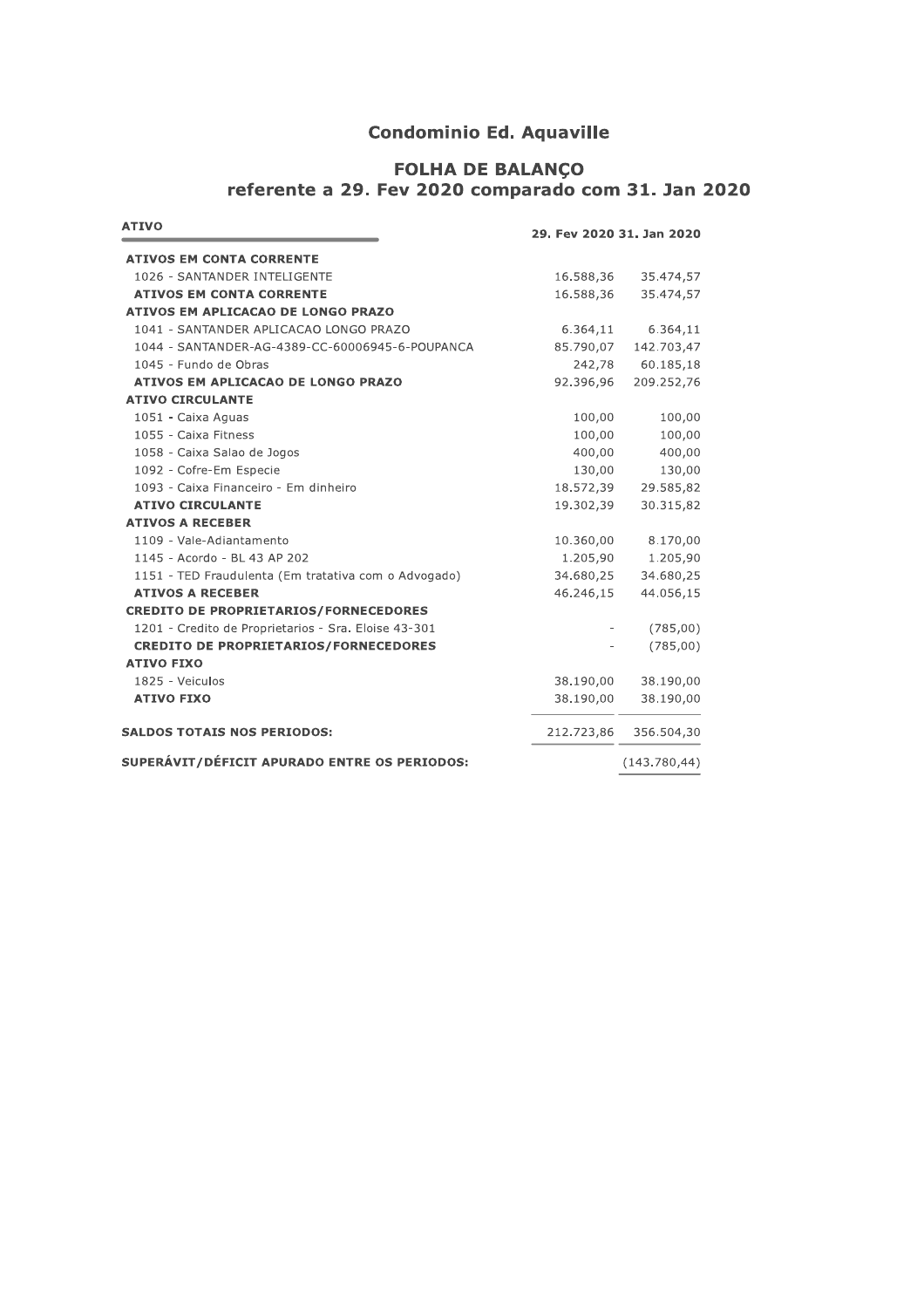## **Condominio Ed. Aquaville**

#### **RECEITAS x DESPESAS** pelo período 01. Fevereiro 2020 Até 29. Fevereiro 2020

| <b>RECEITAS</b>                                                                     | 01. Fev 2020<br>29. Fev 2020 |
|-------------------------------------------------------------------------------------|------------------------------|
| <b>RECEITAS DE TAXAS ORDINARIAS</b>                                                 |                              |
| 3809 - Taxa Ordinaria-201809                                                        | 945,00                       |
| 3903 - Taxa Ordinaria-201903                                                        | 990,00                       |
| 3905 - Taxa Ordinaria-201905                                                        | 990,00                       |
| 3908 - Taxa Ordinaria-201908                                                        | 5.227,20                     |
| 3909 - Taxa Ordinaria-201909                                                        | 2.257,20                     |
| 3910 - Taxa Ordinaria-201910                                                        | 990,00                       |
| 3911 - Taxa Ordinaria-201911                                                        | 2.970,00                     |
| 3912 - Taxa Ordinaria-201912                                                        | 12.915,00                    |
| 4001 - Taxa Ordinaria-202001                                                        | 18.855,00                    |
| 4002 - Taxa Ordinaria-202002                                                        | 412.785,00                   |
| 4003 - Taxa Ordinaria-202003                                                        | 4.110,00                     |
| 4004 - Taxa Ordinaria-202004                                                        | 1.040,00                     |
| RECEITAS DE TAXAS ORDINARIAS                                                        | 464.074,40                   |
| <b>RECEITA DE TAXAS PARA FUNDO DE RESERVA</b>                                       |                              |
| 5809 - Taxa Fundo de Reserva-201809                                                 | 5,00                         |
| 5903 - Taxa Fundo de Reserva-201903                                                 | 5,00                         |
| 5905 - Taxa Fundo de Reserva-201905                                                 | 5,00                         |
| 5908 - Taxa Fundo de Reserva-201908                                                 | 20,00                        |
| 5909 - Taxa Fundo de Reserva-201909                                                 | 5,00                         |
| 5910 - Taxa Fundo de Reserva-201910                                                 | 5,00                         |
| 5911 - Taxa Fundo de Reserva-201911                                                 | 15,00                        |
| 5912 - Taxa Fundo de Reserva-201912                                                 | 65,00                        |
| 6001 - Taxa Fundo de Reserva-202001                                                 | 95,00                        |
| 6002 - Taxa Fundo de Reserva-202002                                                 | 2.085,00                     |
| 6003 - Taxa Fundo de Reserva-202003                                                 | 20,00                        |
| 6004 - Taxa Fundo de Reserva-202004                                                 | 5,00                         |
| RECEITA DE TAXAS PARA FUNDO DE RESERVA                                              | 2.330,00                     |
| RECEITA DE TAXAS PARA FUNDO DE MELHORIA                                             |                              |
| 7810 - Taxa Fundo de Obras - 201810                                                 | 300,00                       |
| 7903 - Taxa Fundo de Obras -201903                                                  | 300,00                       |
| 7904 - Taxa Fundo de Obras -201904                                                  | 300,00                       |
| 7906 - Taxa Fundo de Obras -201906                                                  | 300,00                       |
| 7907 - Taxa Fundo de Obras -201907                                                  | 300,00                       |
| 7908 - Taxa Fundo de Obras -201908                                                  | 600,00                       |
| 7909 - Taxa Fundo de Obras -201909                                                  | 600,00                       |
| 7910 - Taxa Extra Reveillon 2019/2020 -201910                                       | 900,00                       |
| 8003 - Taxa Fundo de Obras -202003                                                  | 300,00                       |
| 8005 - Taxa Fundo de Obras -202005                                                  | 255,00                       |
| RECEITA DE TAXAS PARA FUNDO DE MELHORIA                                             | 4.155,00                     |
| <b>RECEITAS COM TAXAS EXTRAS</b>                                                    |                              |
| 9206 - Taxa Uso Salao de Festas                                                     | 200,00                       |
| 9207 - Taxa Uso Churrasqueira                                                       | 1.300,00                     |
| <b>RECEITAS COM TAXAS EXTRAS</b>                                                    | 1.500,00                     |
| <b>RECEITAS VENDAS/SERVICOS</b>                                                     |                              |
| 9351 - Receita com Vendas de Mercadorias (ILHA AGUAS, SALAO DE JOGOS E BAR FITNESS) | 17.269,00                    |
| 9353 - Receita com Servicos de SAUNA, FITNESS, INTERNET, CAIAQUE, BICICLETAS        | 7.046,00                     |
| 9355 - Receita com Servicos de MASSAGEM e SALAO BELEZA                              | 1.600,00                     |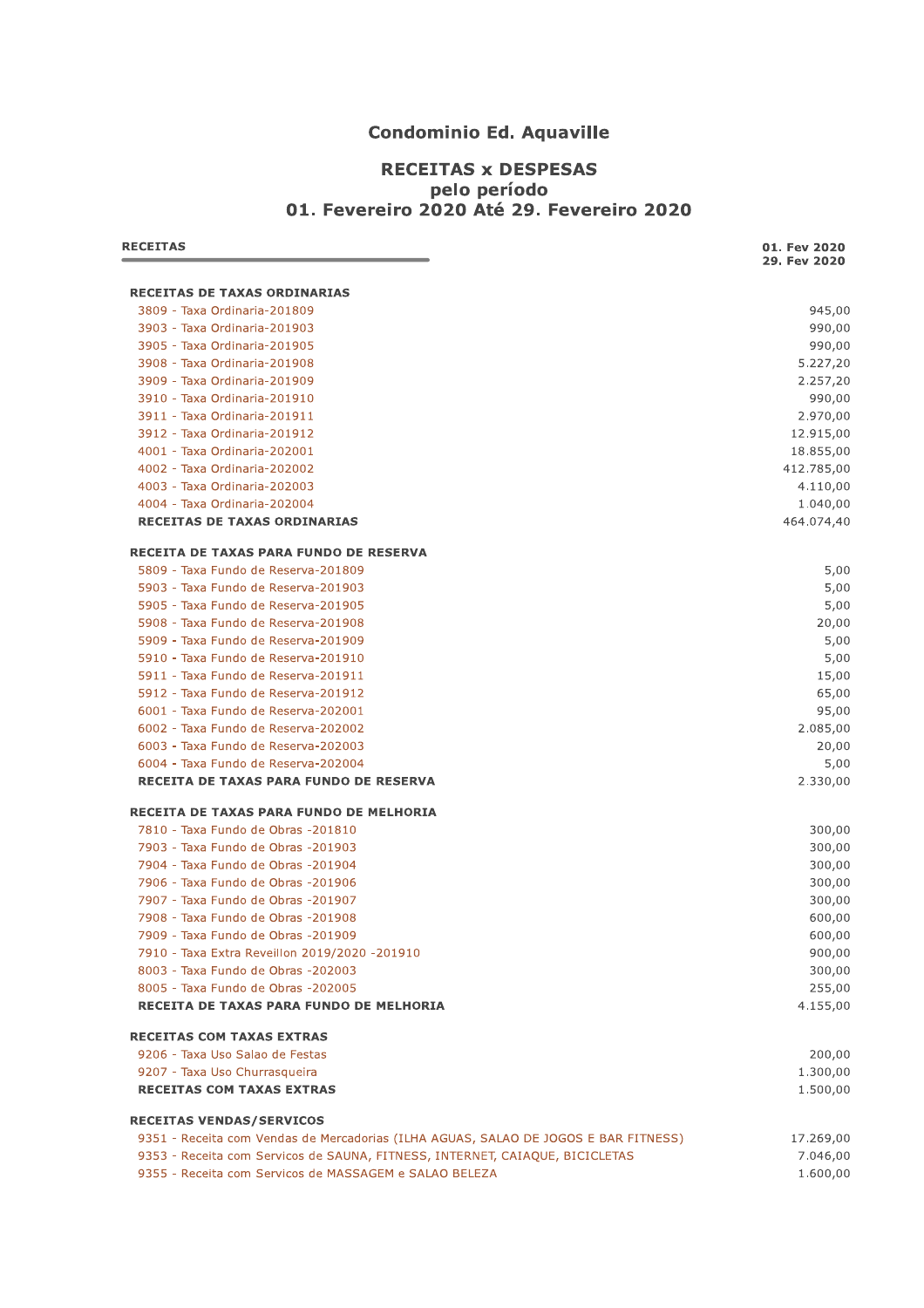| <b>RECEITAS VENDAS/SERVICOS</b>                                      | 25.915,00             |
|----------------------------------------------------------------------|-----------------------|
| <b>OUTRAS RECEITAS</b>                                               |                       |
| 9376 - Receita com Multa de Atraso                                   | 1.970,45              |
| 9377 - Receita com Juros de Aplicacoes                               | 650,64                |
| 9398 - Creditos Diversos                                             | 32,00                 |
| 9399 - Receitas com Depositos Ainda Nao Identificadas                | 14.210,04             |
| <b>OUTRAS RECEITAS</b>                                               | 16.863,13             |
| <b>TOTAL DE RECEITAS</b>                                             | 514.837,53 ·          |
| <b>DESPESAS</b>                                                      |                       |
|                                                                      |                       |
| <b>DESPESAS COM PRODUTOS PARA VENDA</b>                              |                       |
| 9401 - Despesa com Compras de Picoles/Sorvetes                       | 7.075,78              |
| 9402 - Despesa com Compras de Bebidas                                | 3.382,63              |
| 9403 - Despesa com Compras de Racao para Peixes                      | 1.150,20              |
| 9405 - Despesa com Compras de Alimentos/Bombons/Salgados             | 1.611,88              |
| <b>DESPESAS COM PRODUTOS PARA VENDA</b>                              | 13.220,49             |
| <b>DESPESAS COM MATERIAIS DE CONSUMO</b>                             |                       |
| 9451 - Despesa com Material Eletrico                                 | 3.820,69              |
| 9452 - Despesa com Material Hidraulico                               | 1.146,46              |
| 9453 - Despesa com Material de Limpeza                               | 7.718,85              |
| 9454 - Despesa com Produtos Quimicos Piscina                         | 10.430,10             |
| 9455 - Despesa com ETA                                               | 520,00                |
| 9456 - Despesa com Jardinagem                                        | 11.016,69             |
| 9457 - Despesa com Dedetizacao                                       | 375,00                |
| 9459 - Despesa com Materiais de Escritorio                           | 978,03                |
| 9460 - Despesas com Equipamentos Eletro-Eletronicos                  | 2.401,86              |
| 9490 - Despesa com Manutencao de Caiaques                            | 570,15                |
| 9491 - Despesa com Manutencao de Bicicletas                          | 1.465,00              |
| 9499 - Despesa com Frete<br><b>DESPESAS COM MATERIAIS DE CONSUMO</b> | 4.211,56<br>44.654,39 |
| <b>DESPESAS FOLHA DE PESSOAL/TRIBUTOS</b>                            |                       |
| 9510 - Despesa com Salarios                                          | 169.196,08            |
| 9511 - Despesa com Salarios Complementar                             | 19.216,00             |
| 9512 - Despesa com Ferias                                            | 24.549,30             |
| 9513 - Despesa com Rescisao de Funcionarios                          | 4.628,43              |
| 9514 - Despesa com FGTS-Rescisao                                     | 2.821,53              |
| 9516 - Despesa com INSS                                              | 60.282,81             |
| 9517 - Despesa com FGTS                                              | 14.082,82             |
| 9518 - Despesa com PIS                                               | 1.779,18              |
| 9520 - Despesa com Alimentacao - CONTRATO                            | 24.802,00             |
| 9521 - Despesa com Vale-Transporte                                   | 5.718,20              |
| 9522 - Despesa com Transporte Funcionarios                           | 10.950,10             |
| 9523 - Despesa com IRRF                                              | 1.316,28              |
| 9524 - Despesa com Plano de Saude-Contrato                           | 15.011,19             |
| 9525 - Despesa com Medicamentos                                      | 15,00                 |
| 9526 - Despesa com Pensao Alimenticia                                | 818,71                |
| 9527 - Despesa com Cafe da Manha/Lanche-Contrato                     | 4.166,25              |
| 9528 - Despesa com ISS                                               | 2.370,80              |
| 9531 - Despesa com EPI                                               | 375,00                |
| 9535 - Despesa com Pessoal-Diversos                                  | 605,00                |
| 9536 - Despesa com Auxilio Combustivel                               | 5.870,00              |
| 9537 - Despesa com Cesta Basica                                      | 50,55                 |
| <b>DESPESAS FOLHA DE PESSOAL/TRIBUTOS</b>                            | 368.625,23            |
| <b>SERVICOS ESSENCIAIS</b>                                           |                       |
| 9560 - Despesa com Energia Eletrica                                  | 49.503,05             |
|                                                                      |                       |

9562 - Despesa com Gas GLP  $5.552,10$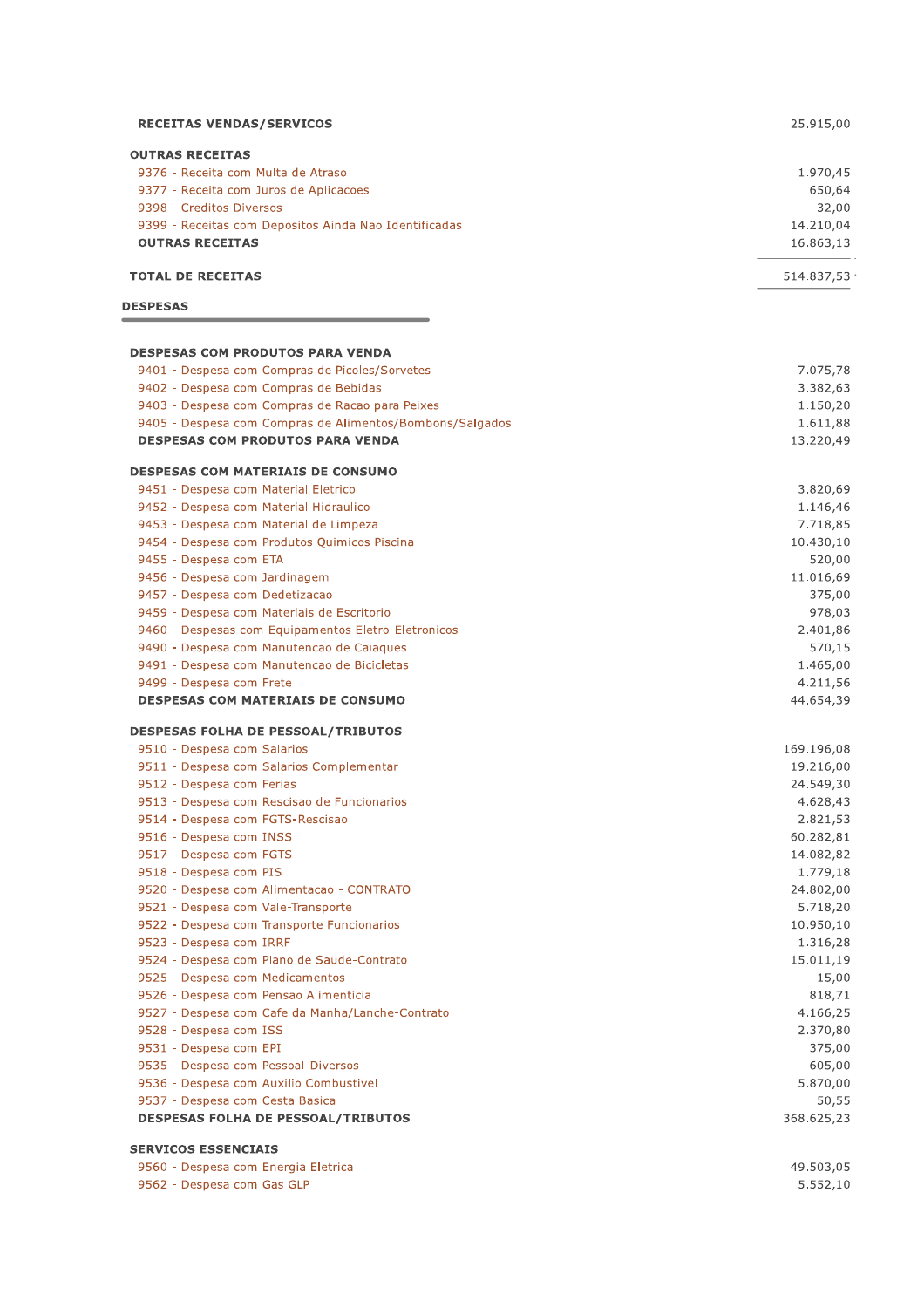| 9566 - Despesas com Telefonia<br>779,14<br>998,00<br>9569 - Despesas com Provedor de Internet-Contrato<br>9570 - Despesas com TV por Assinatura - Contrato<br>550,64<br>9571 - Despesas com Manutencao do Sistema Cameras<br>2.078,00<br><b>SERVICOS ESSENCIAIS</b><br>61.692,93<br>9612 - Despesas com Copias-Contrato<br>747,00<br>9616 - Despesas com Contador-Contrato<br>2.873,15<br>9618 - Despesa com Seguro de Bens do Condominio<br>827,55<br>9620 - Despesa com Software-Manutencao-Contrato<br>439,20<br>9622 - Despesas com Manutencao de Veiculos<br>69,00<br><b>DESPESAS ADMINISTRATIVAS</b><br>4.955,90<br>9663 - Despesas com Aquisicao de Equipamentos/Ferramentas<br>2.193,26<br>9665 - Despesas com Manutencao Central Telefonica<br>2.102,00<br>9667 - Despesas com Manutencao Computadores<br>706,00<br>9669 - Despesas com Manutencao de Controle de Acesso<br>3.035,00<br>9673 - Despesas com Manutencao de Bastoes / Ponto Eletronico (Contrato)<br>365,13<br>825,00<br>9675 - Despesa com Manutencao da Antena Coletiva-Contrato<br><b>MANUTENCAO E CONSERVACAO</b><br>9.226,39<br>9705 - Despesas com ASOs<br>913,00<br><b>SEGURANCA DO TRABALHO E AFINS</b><br>913,00<br>9760 - Despesas com Conservacao/Melhorias<br>47.322,48<br>9770 - Despesas com Obras<br>947,96<br>9780 - Despesas com Recuperacao de Blocos<br>21.500,00<br>9785 - Despesas com Terraplanagem<br>920,00<br>70.690,44<br><b>OBRAS E/OU MELHORIAS</b><br>9805 - Despesas com Associacao Porto das Dunas<br>2.100,00<br>9810 - Despesas com Combustivel<br>1.887,14<br>9820 - Despesas com Esporte/Lazer<br>25.438,58<br>9830 - Despesas Eventuais<br>844,56<br>9835 - Despesas Decoracao Natalina<br>1.270,00<br>9840 - Despesas com Fitness<br>1.040,00<br>9845 - Despesas com Advogados<br>2.230,74<br>9848 - Despesas com Controle de Animais (Gatos, Pombos)<br>1.002,50<br>9849 - Despesas com Servicos Graficos<br>1.875,30<br><b>DESPESAS DIVERSAS</b><br>37.688,82<br>9860 - Despesas com Cobranca Bancaria<br>1.040,50<br>9870 - Despesas com Tarifas Bancarias Diversas<br>73,75<br><b>DESPESAS FINANCEIRAS</b><br>1.114,25<br>9931 - Despesas com Repaginacao Aquaville<br>9.008,40<br>9934 - Despesas com Reforco dos Blocos<br>34.627,73<br>9958 - Despesas com Auditoria<br>2.200,00<br><b>DESPESAS EXTRAORDINARIAS</b><br>45.836,13<br>658.617,97<br>(143.780, 44) | 9563 - Despesa com Gas SAUNA | 2.232,00 |
|------------------------------------------------------------------------------------------------------------------------------------------------------------------------------------------------------------------------------------------------------------------------------------------------------------------------------------------------------------------------------------------------------------------------------------------------------------------------------------------------------------------------------------------------------------------------------------------------------------------------------------------------------------------------------------------------------------------------------------------------------------------------------------------------------------------------------------------------------------------------------------------------------------------------------------------------------------------------------------------------------------------------------------------------------------------------------------------------------------------------------------------------------------------------------------------------------------------------------------------------------------------------------------------------------------------------------------------------------------------------------------------------------------------------------------------------------------------------------------------------------------------------------------------------------------------------------------------------------------------------------------------------------------------------------------------------------------------------------------------------------------------------------------------------------------------------------------------------------------------------------------------------------------------------------------------------------------------------------------------------------------------------------------------------------------------------------------------------------------------------------------------------------------------------------------------------------------------------------------------------------------------------------------------------------------------------------------------------------------------------------------|------------------------------|----------|
|                                                                                                                                                                                                                                                                                                                                                                                                                                                                                                                                                                                                                                                                                                                                                                                                                                                                                                                                                                                                                                                                                                                                                                                                                                                                                                                                                                                                                                                                                                                                                                                                                                                                                                                                                                                                                                                                                                                                                                                                                                                                                                                                                                                                                                                                                                                                                                                    |                              |          |
|                                                                                                                                                                                                                                                                                                                                                                                                                                                                                                                                                                                                                                                                                                                                                                                                                                                                                                                                                                                                                                                                                                                                                                                                                                                                                                                                                                                                                                                                                                                                                                                                                                                                                                                                                                                                                                                                                                                                                                                                                                                                                                                                                                                                                                                                                                                                                                                    |                              |          |
|                                                                                                                                                                                                                                                                                                                                                                                                                                                                                                                                                                                                                                                                                                                                                                                                                                                                                                                                                                                                                                                                                                                                                                                                                                                                                                                                                                                                                                                                                                                                                                                                                                                                                                                                                                                                                                                                                                                                                                                                                                                                                                                                                                                                                                                                                                                                                                                    |                              |          |
|                                                                                                                                                                                                                                                                                                                                                                                                                                                                                                                                                                                                                                                                                                                                                                                                                                                                                                                                                                                                                                                                                                                                                                                                                                                                                                                                                                                                                                                                                                                                                                                                                                                                                                                                                                                                                                                                                                                                                                                                                                                                                                                                                                                                                                                                                                                                                                                    |                              |          |
| <b>DESPESAS ADMINISTRATIVAS</b>                                                                                                                                                                                                                                                                                                                                                                                                                                                                                                                                                                                                                                                                                                                                                                                                                                                                                                                                                                                                                                                                                                                                                                                                                                                                                                                                                                                                                                                                                                                                                                                                                                                                                                                                                                                                                                                                                                                                                                                                                                                                                                                                                                                                                                                                                                                                                    |                              |          |
|                                                                                                                                                                                                                                                                                                                                                                                                                                                                                                                                                                                                                                                                                                                                                                                                                                                                                                                                                                                                                                                                                                                                                                                                                                                                                                                                                                                                                                                                                                                                                                                                                                                                                                                                                                                                                                                                                                                                                                                                                                                                                                                                                                                                                                                                                                                                                                                    |                              |          |
|                                                                                                                                                                                                                                                                                                                                                                                                                                                                                                                                                                                                                                                                                                                                                                                                                                                                                                                                                                                                                                                                                                                                                                                                                                                                                                                                                                                                                                                                                                                                                                                                                                                                                                                                                                                                                                                                                                                                                                                                                                                                                                                                                                                                                                                                                                                                                                                    |                              |          |
|                                                                                                                                                                                                                                                                                                                                                                                                                                                                                                                                                                                                                                                                                                                                                                                                                                                                                                                                                                                                                                                                                                                                                                                                                                                                                                                                                                                                                                                                                                                                                                                                                                                                                                                                                                                                                                                                                                                                                                                                                                                                                                                                                                                                                                                                                                                                                                                    |                              |          |
|                                                                                                                                                                                                                                                                                                                                                                                                                                                                                                                                                                                                                                                                                                                                                                                                                                                                                                                                                                                                                                                                                                                                                                                                                                                                                                                                                                                                                                                                                                                                                                                                                                                                                                                                                                                                                                                                                                                                                                                                                                                                                                                                                                                                                                                                                                                                                                                    |                              |          |
| <b>MANUTENCAO E CONSERVACAO</b><br><b>SEGURANCA DO TRABALHO E AFINS</b><br><b>OBRAS E/OU MELHORIAS</b><br><b>DESPESAS DIVERSAS</b><br><b>DESPESAS FINANCEIRAS</b><br><b>DESPESAS EXTRAORDINARIAS</b><br>SUPERÁVIT/(DÉFICIT):                                                                                                                                                                                                                                                                                                                                                                                                                                                                                                                                                                                                                                                                                                                                                                                                                                                                                                                                                                                                                                                                                                                                                                                                                                                                                                                                                                                                                                                                                                                                                                                                                                                                                                                                                                                                                                                                                                                                                                                                                                                                                                                                                       |                              |          |
|                                                                                                                                                                                                                                                                                                                                                                                                                                                                                                                                                                                                                                                                                                                                                                                                                                                                                                                                                                                                                                                                                                                                                                                                                                                                                                                                                                                                                                                                                                                                                                                                                                                                                                                                                                                                                                                                                                                                                                                                                                                                                                                                                                                                                                                                                                                                                                                    |                              |          |
|                                                                                                                                                                                                                                                                                                                                                                                                                                                                                                                                                                                                                                                                                                                                                                                                                                                                                                                                                                                                                                                                                                                                                                                                                                                                                                                                                                                                                                                                                                                                                                                                                                                                                                                                                                                                                                                                                                                                                                                                                                                                                                                                                                                                                                                                                                                                                                                    |                              |          |
|                                                                                                                                                                                                                                                                                                                                                                                                                                                                                                                                                                                                                                                                                                                                                                                                                                                                                                                                                                                                                                                                                                                                                                                                                                                                                                                                                                                                                                                                                                                                                                                                                                                                                                                                                                                                                                                                                                                                                                                                                                                                                                                                                                                                                                                                                                                                                                                    |                              |          |
|                                                                                                                                                                                                                                                                                                                                                                                                                                                                                                                                                                                                                                                                                                                                                                                                                                                                                                                                                                                                                                                                                                                                                                                                                                                                                                                                                                                                                                                                                                                                                                                                                                                                                                                                                                                                                                                                                                                                                                                                                                                                                                                                                                                                                                                                                                                                                                                    |                              |          |
|                                                                                                                                                                                                                                                                                                                                                                                                                                                                                                                                                                                                                                                                                                                                                                                                                                                                                                                                                                                                                                                                                                                                                                                                                                                                                                                                                                                                                                                                                                                                                                                                                                                                                                                                                                                                                                                                                                                                                                                                                                                                                                                                                                                                                                                                                                                                                                                    |                              |          |
|                                                                                                                                                                                                                                                                                                                                                                                                                                                                                                                                                                                                                                                                                                                                                                                                                                                                                                                                                                                                                                                                                                                                                                                                                                                                                                                                                                                                                                                                                                                                                                                                                                                                                                                                                                                                                                                                                                                                                                                                                                                                                                                                                                                                                                                                                                                                                                                    |                              |          |
|                                                                                                                                                                                                                                                                                                                                                                                                                                                                                                                                                                                                                                                                                                                                                                                                                                                                                                                                                                                                                                                                                                                                                                                                                                                                                                                                                                                                                                                                                                                                                                                                                                                                                                                                                                                                                                                                                                                                                                                                                                                                                                                                                                                                                                                                                                                                                                                    |                              |          |
|                                                                                                                                                                                                                                                                                                                                                                                                                                                                                                                                                                                                                                                                                                                                                                                                                                                                                                                                                                                                                                                                                                                                                                                                                                                                                                                                                                                                                                                                                                                                                                                                                                                                                                                                                                                                                                                                                                                                                                                                                                                                                                                                                                                                                                                                                                                                                                                    |                              |          |
|                                                                                                                                                                                                                                                                                                                                                                                                                                                                                                                                                                                                                                                                                                                                                                                                                                                                                                                                                                                                                                                                                                                                                                                                                                                                                                                                                                                                                                                                                                                                                                                                                                                                                                                                                                                                                                                                                                                                                                                                                                                                                                                                                                                                                                                                                                                                                                                    |                              |          |
|                                                                                                                                                                                                                                                                                                                                                                                                                                                                                                                                                                                                                                                                                                                                                                                                                                                                                                                                                                                                                                                                                                                                                                                                                                                                                                                                                                                                                                                                                                                                                                                                                                                                                                                                                                                                                                                                                                                                                                                                                                                                                                                                                                                                                                                                                                                                                                                    |                              |          |
|                                                                                                                                                                                                                                                                                                                                                                                                                                                                                                                                                                                                                                                                                                                                                                                                                                                                                                                                                                                                                                                                                                                                                                                                                                                                                                                                                                                                                                                                                                                                                                                                                                                                                                                                                                                                                                                                                                                                                                                                                                                                                                                                                                                                                                                                                                                                                                                    |                              |          |
|                                                                                                                                                                                                                                                                                                                                                                                                                                                                                                                                                                                                                                                                                                                                                                                                                                                                                                                                                                                                                                                                                                                                                                                                                                                                                                                                                                                                                                                                                                                                                                                                                                                                                                                                                                                                                                                                                                                                                                                                                                                                                                                                                                                                                                                                                                                                                                                    |                              |          |
|                                                                                                                                                                                                                                                                                                                                                                                                                                                                                                                                                                                                                                                                                                                                                                                                                                                                                                                                                                                                                                                                                                                                                                                                                                                                                                                                                                                                                                                                                                                                                                                                                                                                                                                                                                                                                                                                                                                                                                                                                                                                                                                                                                                                                                                                                                                                                                                    |                              |          |
|                                                                                                                                                                                                                                                                                                                                                                                                                                                                                                                                                                                                                                                                                                                                                                                                                                                                                                                                                                                                                                                                                                                                                                                                                                                                                                                                                                                                                                                                                                                                                                                                                                                                                                                                                                                                                                                                                                                                                                                                                                                                                                                                                                                                                                                                                                                                                                                    |                              |          |
|                                                                                                                                                                                                                                                                                                                                                                                                                                                                                                                                                                                                                                                                                                                                                                                                                                                                                                                                                                                                                                                                                                                                                                                                                                                                                                                                                                                                                                                                                                                                                                                                                                                                                                                                                                                                                                                                                                                                                                                                                                                                                                                                                                                                                                                                                                                                                                                    |                              |          |
|                                                                                                                                                                                                                                                                                                                                                                                                                                                                                                                                                                                                                                                                                                                                                                                                                                                                                                                                                                                                                                                                                                                                                                                                                                                                                                                                                                                                                                                                                                                                                                                                                                                                                                                                                                                                                                                                                                                                                                                                                                                                                                                                                                                                                                                                                                                                                                                    |                              |          |
|                                                                                                                                                                                                                                                                                                                                                                                                                                                                                                                                                                                                                                                                                                                                                                                                                                                                                                                                                                                                                                                                                                                                                                                                                                                                                                                                                                                                                                                                                                                                                                                                                                                                                                                                                                                                                                                                                                                                                                                                                                                                                                                                                                                                                                                                                                                                                                                    |                              |          |
|                                                                                                                                                                                                                                                                                                                                                                                                                                                                                                                                                                                                                                                                                                                                                                                                                                                                                                                                                                                                                                                                                                                                                                                                                                                                                                                                                                                                                                                                                                                                                                                                                                                                                                                                                                                                                                                                                                                                                                                                                                                                                                                                                                                                                                                                                                                                                                                    |                              |          |
|                                                                                                                                                                                                                                                                                                                                                                                                                                                                                                                                                                                                                                                                                                                                                                                                                                                                                                                                                                                                                                                                                                                                                                                                                                                                                                                                                                                                                                                                                                                                                                                                                                                                                                                                                                                                                                                                                                                                                                                                                                                                                                                                                                                                                                                                                                                                                                                    |                              |          |
|                                                                                                                                                                                                                                                                                                                                                                                                                                                                                                                                                                                                                                                                                                                                                                                                                                                                                                                                                                                                                                                                                                                                                                                                                                                                                                                                                                                                                                                                                                                                                                                                                                                                                                                                                                                                                                                                                                                                                                                                                                                                                                                                                                                                                                                                                                                                                                                    |                              |          |
|                                                                                                                                                                                                                                                                                                                                                                                                                                                                                                                                                                                                                                                                                                                                                                                                                                                                                                                                                                                                                                                                                                                                                                                                                                                                                                                                                                                                                                                                                                                                                                                                                                                                                                                                                                                                                                                                                                                                                                                                                                                                                                                                                                                                                                                                                                                                                                                    |                              |          |
|                                                                                                                                                                                                                                                                                                                                                                                                                                                                                                                                                                                                                                                                                                                                                                                                                                                                                                                                                                                                                                                                                                                                                                                                                                                                                                                                                                                                                                                                                                                                                                                                                                                                                                                                                                                                                                                                                                                                                                                                                                                                                                                                                                                                                                                                                                                                                                                    |                              |          |
|                                                                                                                                                                                                                                                                                                                                                                                                                                                                                                                                                                                                                                                                                                                                                                                                                                                                                                                                                                                                                                                                                                                                                                                                                                                                                                                                                                                                                                                                                                                                                                                                                                                                                                                                                                                                                                                                                                                                                                                                                                                                                                                                                                                                                                                                                                                                                                                    |                              |          |
|                                                                                                                                                                                                                                                                                                                                                                                                                                                                                                                                                                                                                                                                                                                                                                                                                                                                                                                                                                                                                                                                                                                                                                                                                                                                                                                                                                                                                                                                                                                                                                                                                                                                                                                                                                                                                                                                                                                                                                                                                                                                                                                                                                                                                                                                                                                                                                                    |                              |          |
|                                                                                                                                                                                                                                                                                                                                                                                                                                                                                                                                                                                                                                                                                                                                                                                                                                                                                                                                                                                                                                                                                                                                                                                                                                                                                                                                                                                                                                                                                                                                                                                                                                                                                                                                                                                                                                                                                                                                                                                                                                                                                                                                                                                                                                                                                                                                                                                    |                              |          |
|                                                                                                                                                                                                                                                                                                                                                                                                                                                                                                                                                                                                                                                                                                                                                                                                                                                                                                                                                                                                                                                                                                                                                                                                                                                                                                                                                                                                                                                                                                                                                                                                                                                                                                                                                                                                                                                                                                                                                                                                                                                                                                                                                                                                                                                                                                                                                                                    |                              |          |
|                                                                                                                                                                                                                                                                                                                                                                                                                                                                                                                                                                                                                                                                                                                                                                                                                                                                                                                                                                                                                                                                                                                                                                                                                                                                                                                                                                                                                                                                                                                                                                                                                                                                                                                                                                                                                                                                                                                                                                                                                                                                                                                                                                                                                                                                                                                                                                                    |                              |          |
|                                                                                                                                                                                                                                                                                                                                                                                                                                                                                                                                                                                                                                                                                                                                                                                                                                                                                                                                                                                                                                                                                                                                                                                                                                                                                                                                                                                                                                                                                                                                                                                                                                                                                                                                                                                                                                                                                                                                                                                                                                                                                                                                                                                                                                                                                                                                                                                    |                              |          |
|                                                                                                                                                                                                                                                                                                                                                                                                                                                                                                                                                                                                                                                                                                                                                                                                                                                                                                                                                                                                                                                                                                                                                                                                                                                                                                                                                                                                                                                                                                                                                                                                                                                                                                                                                                                                                                                                                                                                                                                                                                                                                                                                                                                                                                                                                                                                                                                    |                              |          |
|                                                                                                                                                                                                                                                                                                                                                                                                                                                                                                                                                                                                                                                                                                                                                                                                                                                                                                                                                                                                                                                                                                                                                                                                                                                                                                                                                                                                                                                                                                                                                                                                                                                                                                                                                                                                                                                                                                                                                                                                                                                                                                                                                                                                                                                                                                                                                                                    |                              |          |
|                                                                                                                                                                                                                                                                                                                                                                                                                                                                                                                                                                                                                                                                                                                                                                                                                                                                                                                                                                                                                                                                                                                                                                                                                                                                                                                                                                                                                                                                                                                                                                                                                                                                                                                                                                                                                                                                                                                                                                                                                                                                                                                                                                                                                                                                                                                                                                                    |                              |          |
|                                                                                                                                                                                                                                                                                                                                                                                                                                                                                                                                                                                                                                                                                                                                                                                                                                                                                                                                                                                                                                                                                                                                                                                                                                                                                                                                                                                                                                                                                                                                                                                                                                                                                                                                                                                                                                                                                                                                                                                                                                                                                                                                                                                                                                                                                                                                                                                    |                              |          |
|                                                                                                                                                                                                                                                                                                                                                                                                                                                                                                                                                                                                                                                                                                                                                                                                                                                                                                                                                                                                                                                                                                                                                                                                                                                                                                                                                                                                                                                                                                                                                                                                                                                                                                                                                                                                                                                                                                                                                                                                                                                                                                                                                                                                                                                                                                                                                                                    |                              |          |
|                                                                                                                                                                                                                                                                                                                                                                                                                                                                                                                                                                                                                                                                                                                                                                                                                                                                                                                                                                                                                                                                                                                                                                                                                                                                                                                                                                                                                                                                                                                                                                                                                                                                                                                                                                                                                                                                                                                                                                                                                                                                                                                                                                                                                                                                                                                                                                                    |                              |          |
|                                                                                                                                                                                                                                                                                                                                                                                                                                                                                                                                                                                                                                                                                                                                                                                                                                                                                                                                                                                                                                                                                                                                                                                                                                                                                                                                                                                                                                                                                                                                                                                                                                                                                                                                                                                                                                                                                                                                                                                                                                                                                                                                                                                                                                                                                                                                                                                    |                              |          |
|                                                                                                                                                                                                                                                                                                                                                                                                                                                                                                                                                                                                                                                                                                                                                                                                                                                                                                                                                                                                                                                                                                                                                                                                                                                                                                                                                                                                                                                                                                                                                                                                                                                                                                                                                                                                                                                                                                                                                                                                                                                                                                                                                                                                                                                                                                                                                                                    |                              |          |
|                                                                                                                                                                                                                                                                                                                                                                                                                                                                                                                                                                                                                                                                                                                                                                                                                                                                                                                                                                                                                                                                                                                                                                                                                                                                                                                                                                                                                                                                                                                                                                                                                                                                                                                                                                                                                                                                                                                                                                                                                                                                                                                                                                                                                                                                                                                                                                                    |                              |          |
|                                                                                                                                                                                                                                                                                                                                                                                                                                                                                                                                                                                                                                                                                                                                                                                                                                                                                                                                                                                                                                                                                                                                                                                                                                                                                                                                                                                                                                                                                                                                                                                                                                                                                                                                                                                                                                                                                                                                                                                                                                                                                                                                                                                                                                                                                                                                                                                    |                              |          |
|                                                                                                                                                                                                                                                                                                                                                                                                                                                                                                                                                                                                                                                                                                                                                                                                                                                                                                                                                                                                                                                                                                                                                                                                                                                                                                                                                                                                                                                                                                                                                                                                                                                                                                                                                                                                                                                                                                                                                                                                                                                                                                                                                                                                                                                                                                                                                                                    |                              |          |
|                                                                                                                                                                                                                                                                                                                                                                                                                                                                                                                                                                                                                                                                                                                                                                                                                                                                                                                                                                                                                                                                                                                                                                                                                                                                                                                                                                                                                                                                                                                                                                                                                                                                                                                                                                                                                                                                                                                                                                                                                                                                                                                                                                                                                                                                                                                                                                                    | <b>TOTAL DE DESPESAS</b>     |          |
|                                                                                                                                                                                                                                                                                                                                                                                                                                                                                                                                                                                                                                                                                                                                                                                                                                                                                                                                                                                                                                                                                                                                                                                                                                                                                                                                                                                                                                                                                                                                                                                                                                                                                                                                                                                                                                                                                                                                                                                                                                                                                                                                                                                                                                                                                                                                                                                    |                              |          |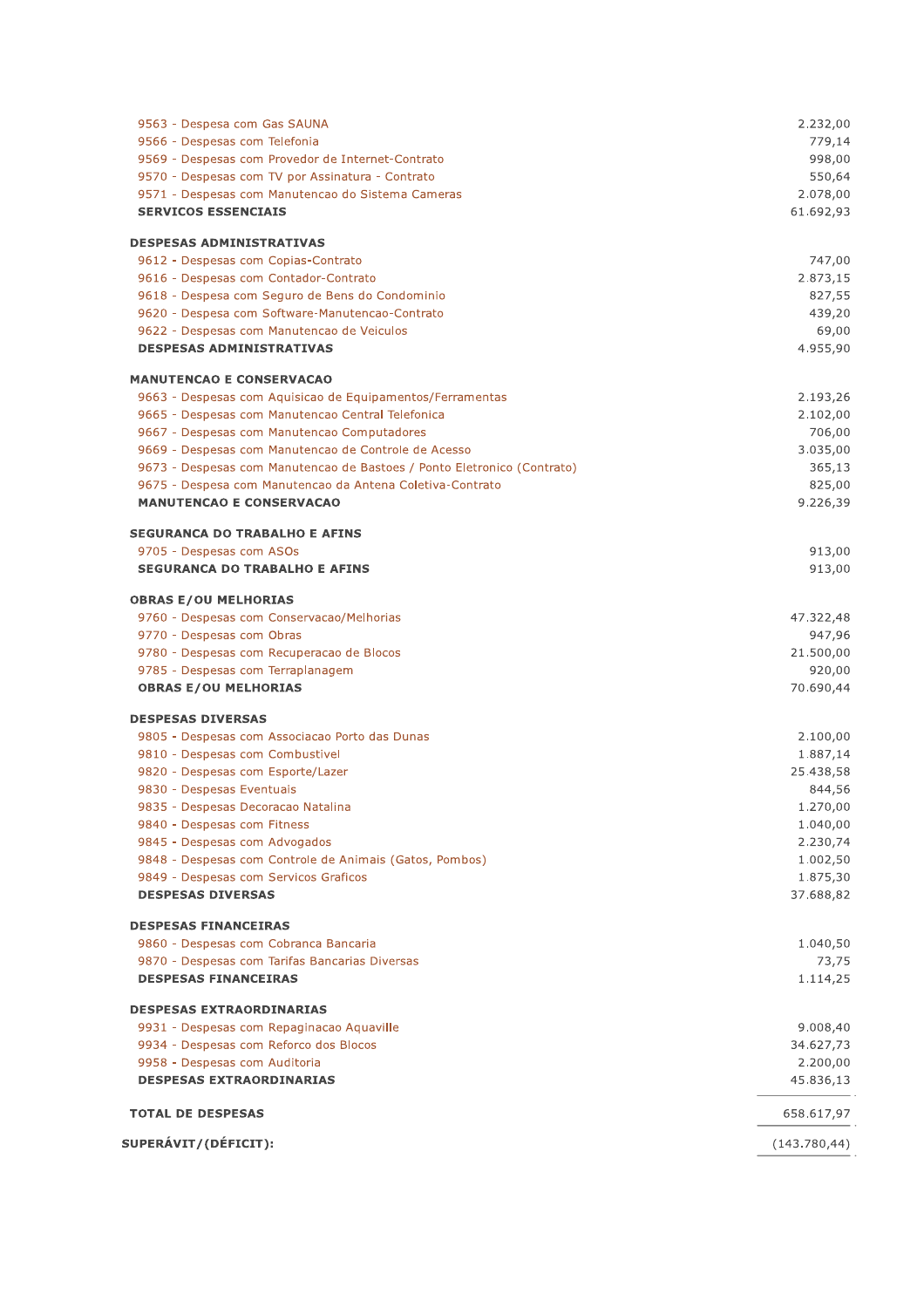#### DESPESAS DIARIAS PARA BALANCETE / Condominio Ed. Aquaville

De 01. Fevereiro 2020<br>Até 29. Fevereiro 2020<br>Em Aberto<br>Fechado

| Data de<br>pagamento | <b>Fatura/Recibo</b>                             | <b>Fornecedor</b>                                               | <b>Total</b> | <b>Total</b><br><b>Efetuado</b> |
|----------------------|--------------------------------------------------|-----------------------------------------------------------------|--------------|---------------------------------|
| 1 03.02.2020         | ENERGIA ELETRICA 02/2020                         | <b>COELCE</b>                                                   | 15.730,90    | 15.730,90                       |
| 2 03.02.2020         | NF 118250                                        | R M C CASA E CONSTRUCAO                                         | 4.936,05     | 4.936,05                        |
| 3 03.02.2020         | NF 12703                                         | ALUMIL COMERCIO E REPRESENTAÇÕES                                | 521,00       | 521,00                          |
| 4 03.02.2020         | NF 128775                                        | <b>COMERCIAL DRAGAO LTDA</b>                                    | 947,96       | 947,96                          |
| 5 03.02.2020         | NF 1639204                                       | DISTRIBUIDORA IRMAOS BARREIRO                                   | 428,83       | 428,83                          |
| 6 03.02.2020         | <b>NF422152</b>                                  | J E COM DE EMBALAGENS LTDA                                      | 1.280,00     | 1.280,00                        |
| 7 03.02.2020         | NF 422447                                        | J E COM DE EMBALAGENS LTDA                                      | 164,47       | 164,47                          |
| 8 03.02.2020         | <b>NF 58153</b>                                  | <b>PETROLUSA</b>                                                | 2.391,40     | 2.391,40                        |
| 9 03.02.2020         | NF 7887 02/02                                    | SHERWIN-WILLIAMS DO BRASIL<br>INDUSTRIA E COMERCIO LTDA         | 674,75       | 674,75                          |
| 10 03.02.2020        | <b>NF 9829</b>                                   | FRONERI BRASIL DISTRIDUIDORA DE<br><b>SORVETES E CONG. LTDA</b> | 1.275,71     | 1.275,71                        |
| 11 03.02.2020        | PAGAMENTO V.T FEVEREIRO                          | Funcionario                                                     | 1.758,00     | 1.758,00                        |
| 12 03.02.2020        | SERVIÇOS PRESTADOS 01.02 A<br>02.02.2020         | Funcionario                                                     | 1.125,00     | 1.125,00                        |
|                      |                                                  |                                                                 | 31.234,07    | 31.234,07                       |
| 13 04.02.2020        | <b>NF 11</b>                                     | MCM VIDRACARIA COMERCIO E<br><b>SERVICOS LTDA ME</b>            | 580,00       | 580,00                          |
| 14 04 02 2020        | <b>NF 516</b>                                    | <b>TRANS FRET SERVICOS DE</b><br><b>FRETAMENTO LTDA</b>         | 4.260,00     | 4.260,00                        |
| 15 04.02.2020        | <b>CUSTAS DILIGENCIAIS 26-201</b>                | <b>SERVIÇOS DIVERSOS</b>                                        | 94,28        | 94,28                           |
| 16 04.02.2020        | NF 07 2ª QUINZENA                                | LUIZ ALBERTO PORTO MONTENEGRO<br>ENG. CIVIL CREA Nº 060711800-8 | 5.000.00     | 5.000,00                        |
| 17 04.02.2020        | NF 1294733                                       | INDAIA BRASIL AGUAS MINERAIS LTDA                               | 217,33       | 217,33                          |
| 18 04 02 2020        | <b>NF 158</b>                                    | JOSE ANDRE DA SILVA JUNIOR                                      | 4.500,00     | 4.500,00                        |
| 19 04.02.2020        | <b>NF 219526</b>                                 | <b>NESTLE BRASIL LTDA</b>                                       | 291,78       | 291,78                          |
| 20 04.02.2020        | <b>NF 3165</b>                                   | FERTIL VIDA PRODUTOS AGRICOLAS<br><b>LTDA</b>                   | 3.180,00     | 3.180,00                        |
| 21 04.02.2020        | <b>NF49728</b>                                   | <b>ASA SUL</b>                                                  | 217,00       | 217,00                          |
| 22 04.02.2020        | RECUPERAÇÃO DE PONTEIROS                         | <b>SERVIÇOS DIVERSOS</b>                                        | 300,00       | 300,00                          |
|                      |                                                  |                                                                 | 18.640,39    | 18.640,39                       |
| 23 05.02.2020        | ASSOPORDUNAS 02/2020                             | ASSOCIACAO PORTO DAS DUNAS                                      | 2.100,00     | 2.100,00                        |
| 24 05.02.2020        | <b>NF 10031</b>                                  | FRONERI BRASIL DISTRIDUIDORA DE<br>SORVETES E CONG. LTDA        | 580,14       | 580,14                          |
| 25 05.02.2020        | <b>NF 1079</b>                                   | <b>WORLD DIGITAL SOLUCOES</b><br><b>INTELIGENTE LTDA</b>        | 747,00       | 747,00                          |
| 26 05.02.2020        | NF 123094                                        | DOMINGOS ARAUJO NETO COMERCIO E<br><b>INDUSTRIAL LTDA</b>       | 520,00       | 520,00                          |
| 27 05.02.2020        | NF 1295604                                       | INDAIA BRASIL AGUAS MINERAIS LTDA                               | 112,61       | 112,61                          |
| 28 05.02.2020        | NF 144239                                        | <b>BRASIL TINTAS</b>                                            | 1.140,00     | 1.140,00                        |
| 29 05.02.2020        | <b>NF4941</b>                                    | <b>GERENCIAL CONTABILIDADE</b>                                  | 2.873,15     | 2.873,15                        |
| 30 05.02.2020        | <b>NF 55578</b>                                  | CLARUS COMERCIO DE EPIS E<br><b>FERRAMENTAS</b>                 | 375,00       | 375,00                          |
| 31 05.02.2020        | NF 91273                                         | SIMAG COM. VAREJISTA DE PRODUTOS<br><b>DOMISSANITARIOS LTDA</b> | 421,23       | 421,23                          |
| 32 05.02.2020        | PENSÃO ALIMEN 01/2020 ALAN<br><b>JORGE</b>       | Funcionario                                                     | 234,62       | 234,62                          |
| 33 05.02.2020        | PENSÃO ALIMEN 01/2020 FCO<br><b>ARTURIENE</b>    | Funcionario                                                     | 265,92       | 265,92                          |
| 34 05.02.2020        | PENSÃO ALIMEN 01/2020 LUIS<br><b>EDUARDO</b>     | Funcionario                                                     | 318,17       | 318,17                          |
|                      |                                                  |                                                                 | 9.687,84     | 9.687,84                        |
| 35 06.02.2020        | <b>CAIPIRINHAS SUNSET COM</b><br><b>CHORINHO</b> | <b>COMPRAS DIVERSAS</b>                                         | 1.000,00     | 1.000,00                        |
| 36 06.02.2020        | NF 116711                                        | COFEMIL MATERIAL INDUSTRIAL                                     | 314,00       | 314,00                          |
| 37 06.02.2020        | NF 144311                                        | <b>BRASIL TINTAS</b>                                            | 568,00       | 568,00                          |
| 38 06.02.2020        | NF 27909                                         | <b>LAFAIETE TINTAS</b>                                          | 1.709,08     | 1.709,08                        |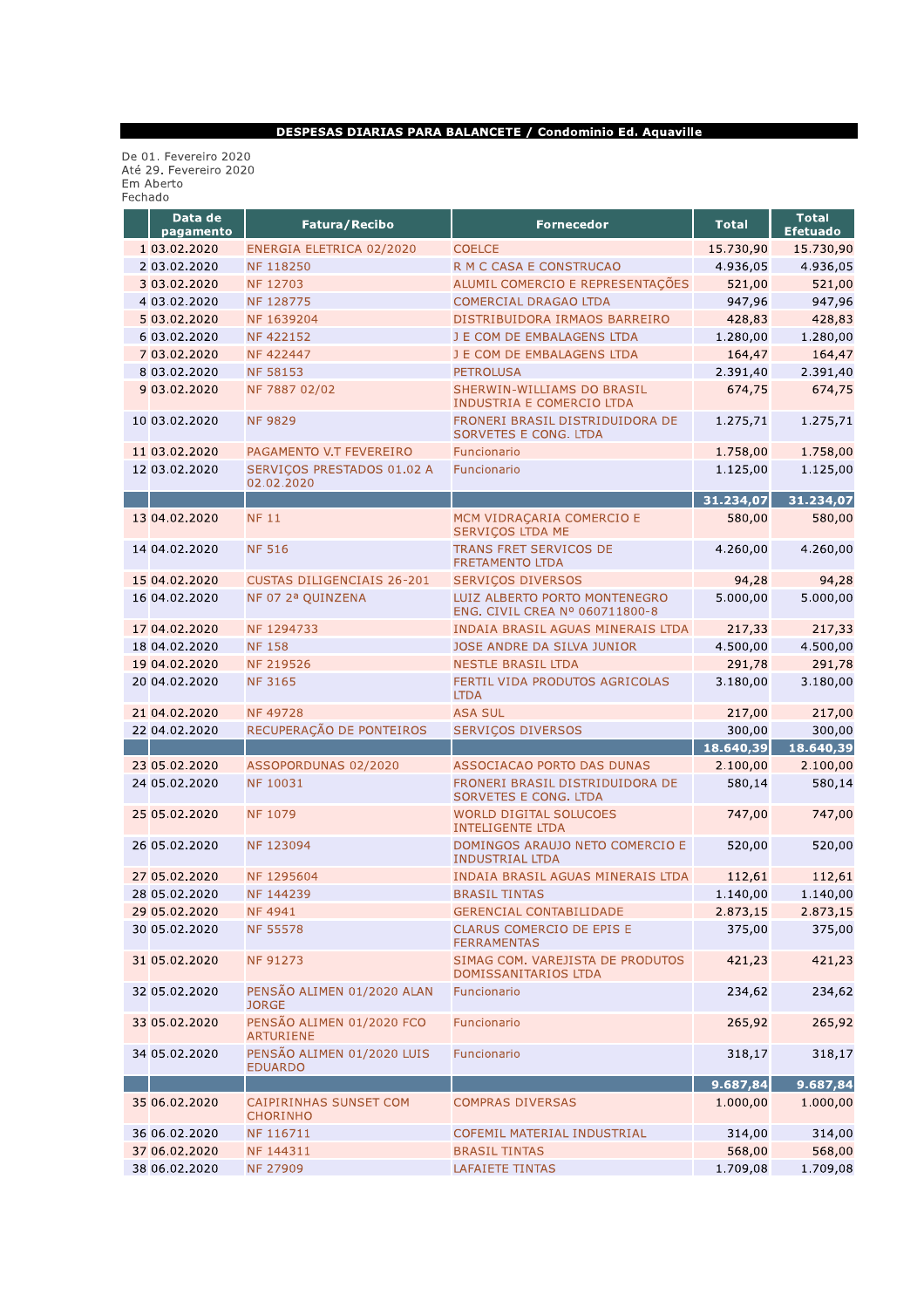| 39 06.02.2020 | NF 49752                                                  | <b>APODI</b>                                                 | 1.704,00  | 1.704,00   |
|---------------|-----------------------------------------------------------|--------------------------------------------------------------|-----------|------------|
| 40 06.02.2020 | <b>NF 575</b>                                             | JN MARMORE E GRANITO LTDA                                    | 3.726,40  | 3.726,40   |
| 41 06.02.2020 | NF 71044                                                  | COMERCIAL ACO FORTALEZA LTDA                                 | 1.286,73  | 1.286,73   |
| 42 06.02.2020 | <b>NF 118</b>                                             | JONAS DE JESUS DO NASCIMENTO                                 | 19.058,50 | 19.058,50  |
|               |                                                           |                                                              | 29.366,71 | 29.366,71  |
| 43 07.02.2020 | <b>NF 114</b>                                             | JOSE MARIA DO NASCIMENTO JUNIOR                              | 1.051,00  | 1.051,00   |
| 44 07.02.2020 | CONTRATO JESSIK 01/02<br><b>CARNAVAL</b>                  | EDILBERTO ALVES DE OLIVEIRA                                  | 5.000,00  | 5.000,00   |
| 45 07.02.2020 | EVENTOS LAZER 02/2020                                     | CARLOS AUGUSTO DE LIMA FERNADES                              | 3.320,00  | 3.320,00   |
| 46 07.02.2020 | FGTS 01/2020                                              | MINISTERIO DO TRABALHO                                       | 14.017,26 | 14.017,26  |
| 47 07.02.2020 | FGTS APRENDIZ 01/2020                                     | MINISTERIO DO TRABALHO                                       | 65,56     | 65,56      |
| 48 07.02.2020 | <b>INSTRUTORES LAZER 02/2020</b>                          | CARLOS AUGUSTO DE LIMA FERNADES                              | 3.300,00  | 3.300,00   |
| 49 07.02.2020 | <b>ISS</b>                                                | PREFEITURA DE AQUIRAZ                                        | 1.492,83  | 1.492,83   |
| 50 07.02.2020 | <b>NF 10</b>                                              | REGILSON LOPES FERREIRA                                      | 2.920,00  | 2.920,00   |
| 51 07.02.2020 | <b>NF 115</b>                                             | JOSE MARIA DO NASCIMENTO JUNIOR                              | 1.051,00  | 1.051,00   |
| 52 07.02.2020 | NF 145082                                                 | PARDAL INDUSTRIA E COMERCIO DE<br><b>SORVETES LTDA</b>       | 1.608,08  | 1.608,08   |
| 53 07.02.2020 | NF 2136 / 2137                                            | CASA DO HORTICULTOR COM E REPRES<br><b>LTDA</b>              | 3.075,00  | 3.075,00   |
| 54 07.02.2020 | <b>NF 235552</b>                                          | <b>INTEGRAL AGROINDUSTRIAL</b>                               | 1.150,20  | 1.150,20   |
| 55 07.02.2020 | <b>NF 2974</b>                                            | ANDRE BRINGEL INDUSTRIA DE AGUAS<br><b>ENVASADAS LTDA</b>    | 772,00    | 772,00     |
| 56 07.02.2020 | NF 400454                                                 | <b>NILO MAIA</b>                                             | 1.084,53  | 1.084,53   |
| 57 07.02.2020 | REGISTRO DOMÍNIO                                          | <b>NIC BR</b>                                                | 40,00     | 40,00      |
| 58 07.02.2020 | <b>SERVIÇOS PRESTADOS</b><br>ARVORISMO 08.02 A 09.02.2020 | Funcionario                                                  | 320,00    | 320,00     |
|               |                                                           |                                                              | 40.267,46 | 40.267, 46 |
| 59 10.02.2020 | <b>RECIBO</b>                                             | <b>COMPRAS DIVERSAS</b>                                      | 3.567,57  | 3.567,57   |
| 60 10.02.2020 | ADESIVOS FAXADA                                           | <b>SERVIÇOS DIVERSOS</b>                                     | 500,00    | 500,00     |
| 61 10.02.2020 | FEVEREIRO/2020                                            | <b>SKY BRASIL SERVICOS LTDA</b>                              | 550,64    | 550,64     |
| 62 10.02.2020 | <b>NF</b>                                                 | MAXQUALITY                                                   | 1.563,90  | 1.563,90   |
| 63 10.02.2020 | NF 11455                                                  | <b>BEACH BIKE</b>                                            | 1.465,00  | 1.465,00   |
| 64 10.02.2020 | NF 12735                                                  | ALUMIL COMERCIO E REPRESENTAÇÕES                             | 628,00    | 628,00     |
| 65 10.02.2020 | NF 128994 01/02                                           | <b>COMERCIAL DRAGAO LTDA</b>                                 | 791,97    | 791,97     |
| 66 10.02.2020 | NF 144663                                                 | <b>BRASIL TINTAS</b>                                         | 1.140,00  | 1.140,00   |
| 67 10.02.2020 | NF 14915 01/02                                            | DNS IRRIGACAO COM. DE MAQUINAS E                             | 1.146,38  | 1.146,38   |
| 68 10.02.2020 | NF 1643384                                                | <b>IMPLEMENTOS AGRICOLA</b><br>DISTRIBUIDORA IRMAOS BARREIRO |           |            |
|               |                                                           |                                                              | 117,03    | 117,03     |
| 69 10.02.2020 | NF 19605033                                               | <b>HAPVIDA</b>                                               | 14.306,97 | 14.306,97  |
| 70 10.02.2020 | NF 19606799 ODONTO                                        | <b>HAPVIDA</b>                                               | 704,22    | 704,22     |
| 71 10.02.2020 | <b>NF4302</b>                                             | SOUSA PETROLEO E SERVIÇOS LTDA                               | 622,79    | 622,79     |
| 72 10.02.2020 | NF 83131                                                  | REJUNTAMIX IND E COM                                         | 702,00    | 702,00     |
| 73 10.02.2020 | <b>NF85168</b>                                            | M.A FROTA & CIA LTDA                                         | 3.102,50  | 3.102,50   |
| 74 10.02.2020 | PAGAMENTO DIVERSOS                                        | SERVIÇOS DIVERSOS                                            | 840,00    | 840,00     |
| 75 10.02.2020 | SERVIÇOS PRESTADOS 07.02 A<br>09.02.2020                  | Funcionario                                                  | 1.460,00  | 1.460,00   |
|               |                                                           |                                                              | 33.208,97 | 33.208,97  |
| 76 11.02.2020 | RECIBO 01/2020                                            | COOPERDUNAS / SINDICATO DOS<br>TAXISTAS DE AQUIRAZ           | 910,00    | 910,00     |
| 77 11.02.2020 | <b>NF 7570</b>                                            | ABF COMERCIO E SERVICOS DE<br>PISCINAS LTDA                  | 384,00    | 384,00     |
|               |                                                           |                                                              | 1.294,00  | 1.294,00   |
| 78 12.02.2020 | NF 195 / 196                                              | FRANCISCO NEUTON DE SOUSA                                    | 1.500,00  | 1.500,00   |
| 79 12.02.2020 | APÓLICE 350141 01/2020                                    | TOKIO MARINE SEGURADORA S. A.                                | 827,55    | 827,55     |
| 80 12.02.2020 | COD. 5551                                                 | JC INDUSTRIA E COMERCIO DE<br><b>ALIMENTOS</b>               | 590,00    | 590,00     |
| 81 12.02.2020 | ENERGIA ELETRICA 02/2020                                  | <b>COELCE</b>                                                | 24.591,08 | 24.591,08  |
| 82 12.02.2020 | FGTS RESCISÓRIO JORGE LUIZ<br><b>ALVES</b>                | Funcionario                                                  | 586,43    | 586,43     |
| 83 12.02.2020 | <b>NF 22724</b>                                           | COMERCIAL DE ALIMENTOS AZUL<br><b>EIRELI</b>                 | 883,45    | 883,45     |
| 84 12.02.2020 | NF 27955                                                  | <b>LAFAIETE TINTAS</b>                                       | 2.326,20  | 2.326,20   |
| 85 12.02.2020 | NF 423798                                                 | J E COM DE EMBALAGENS LTDA                                   | 1.036,65  | 1.036,65   |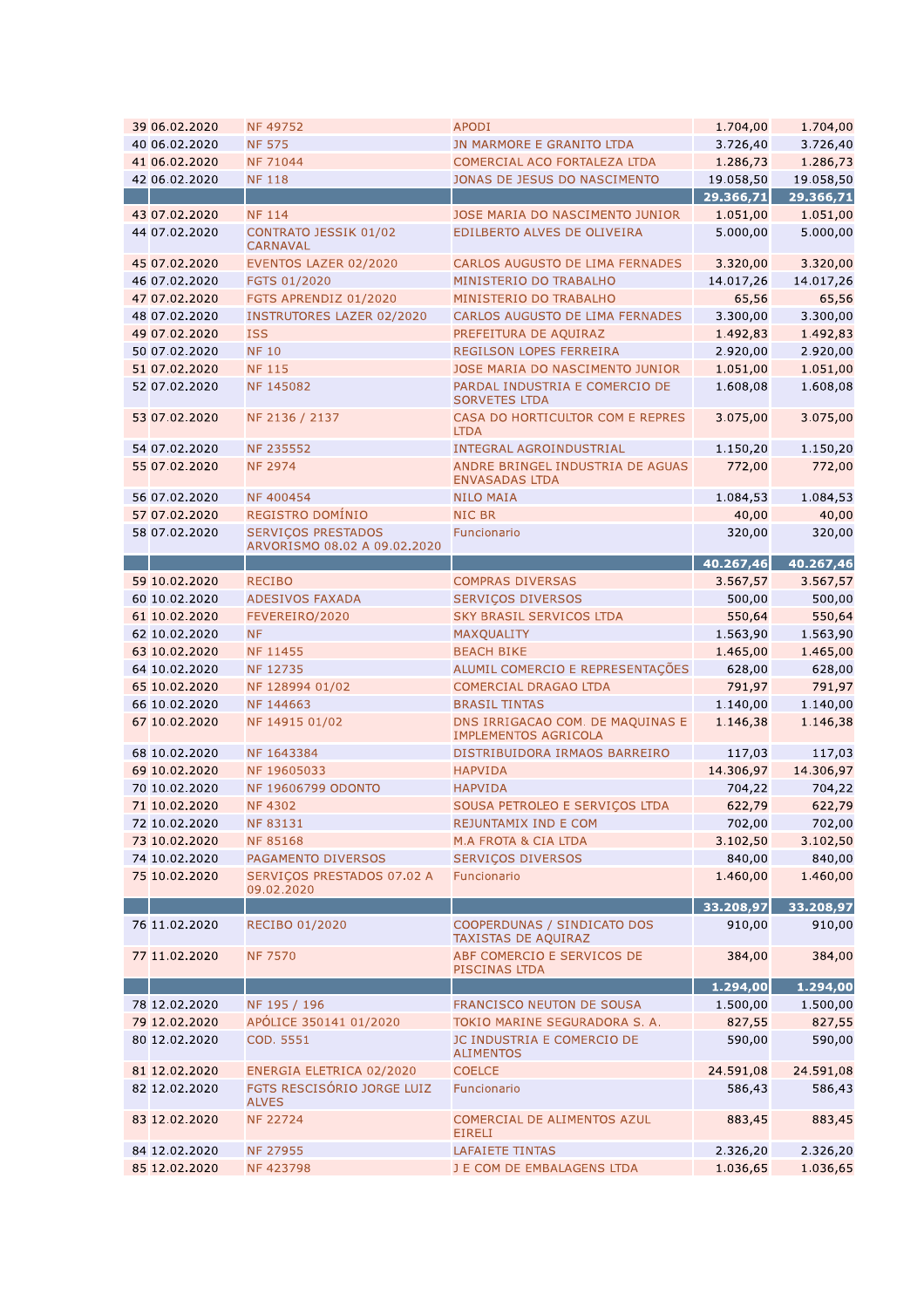| 86 12.02.2020                   | NF 572 10/12                                            | <b>ACCORD AUDITORES INDEPENDENTES</b><br>SS             | 2.064,70            | 2.064,70            |
|---------------------------------|---------------------------------------------------------|---------------------------------------------------------|---------------------|---------------------|
| 87 12.02.2020                   | <b>NF 659506</b>                                        | CARMEHIL COMERCIAL ELETRICA LTDA                        | 497,60              | 497,60              |
| 88 12.02.2020                   | NF 659525                                               | CARMEHIL COMERCIAL ELETRICA LTDA                        | 757,00              | 757,00              |
| 89 12.02.2020                   | <b>RECIBO</b>                                           | <b>COMPRAS DIVERSAS</b>                                 | 612,72              | 612,72              |
| 90 12.02.2020                   | RESCISÃO JORGE LUIS                                     | Funcionario                                             | 3.280,12            | 3.280,12            |
|                                 |                                                         |                                                         | 39.553,50           | 39.553,50           |
| 91 13.02.2020                   | ENERGIA ELETRICA 02/2020<br><b>SUBESTACAO</b>           | <b>COELCE</b>                                           | 7.463,60            | 7.463,60            |
| 92 13.02.2020                   | NF 1301006                                              | INDAIA BRASIL AGUAS MINERAIS LTDA                       | 219,88              | 219,88              |
| 93 13.02.2020                   | NF 16472                                                | <b>VIAPOL LTDA</b>                                      | 1.737,80            | 1.737,80            |
| 94 13.02.2020                   | <b>NF 23898</b>                                         | SOLUCAO PRODUTOS PARA<br><b>CONSTRUCAO LTDA - EPP</b>   | 2.875,00            | 2.875,00            |
| 95 13.02.2020                   | <b>NF 3744</b>                                          | <b>LOCAPLACAS</b>                                       | 850,00              | 850,00              |
| 96 13.02.2020                   | <b>NF 7519</b>                                          | <b>BORGES COMERCIAL LTDA</b>                            | 9.380,00            | 9.380,00            |
| 97 13.02.2020                   | <b>NF 7521</b>                                          | <b>BORGES COMERCIAL LTDA</b>                            | 1.005,00            | 1.005,00            |
| 98 13.02.2020                   | RETIRADA DE PODA CERCA VIVA                             | <b>SERVIÇOS DIVERSOS</b>                                | 400,00<br>23.931,28 | 400,00              |
|                                 |                                                         |                                                         | 600,00              | 23.931,28<br>600,00 |
| 99 14.02.2020<br>100 14.02.2020 | 1ª QUINZENA DE FEVEREIRO<br>1ª QUINZENA DE FEVEREIRO    | Funcionario<br>Funcionario                              | 1.050,00            | 1.050,00            |
| 101 14.02.2020                  | 1ª OUINZENA DE FEVEREIRO                                | Funcionario                                             | 900,00              | 900,00              |
| 102 14.02.2020                  | 1ª QUINZENA DE FEVEREIRO                                | Funcionario                                             | 500,00              | 500,00              |
| 103 14.02.2020                  | 1ª QUINZENA DE FEVEREIRO                                | Funcionario                                             | 400,00              | 400,00              |
| 104 14.02.2020                  | 1ª QUINZENA DE FEVEREIRO                                | Funcionario                                             | 400,00              | 400,00              |
| 105 14.02.2020                  | 1ª OUINZENA DE FEVEREIRO                                | Funcionario                                             | 400,00              | 400,00              |
| 106 14.02.2020                  | 1ª QUINZENA DE FEVEREIRO                                | Funcionario                                             | 400,00              | 400,00              |
| 107 14.02.2020                  | 1ª QUINZENA DE FEVEREIRO                                | Funcionario                                             | 48.540,00           | 48.540,00           |
| 108 14.02.2020                  | AJUDA ADM 02/2020                                       | ADMINISTRADOR                                           | 5.000,00            | 5.000,00            |
| 109 14.02.2020                  | <b>ISS</b>                                              | PREFEITURA DE AQUIRAZ                                   | 58,69               | 58,69               |
| 110 14.02.2020                  | <b>ISS</b>                                              | PREFEITURA DE AQUIRAZ                                   | 819,28              | 819,28              |
| 111 14.02.2020                  | NF 145658                                               | PARDAL INDUSTRIA E COMERCIO DE<br><b>SORVETES LTDA</b>  | 275,63              | 275,63              |
| 112 14.02.2020                  | <b>NF 230</b>                                           | ANTONIO JOSIMARIO SANTOS SILVA                          | 4.940,00            | 4.940,00            |
| 113 14.02.2020                  | NF 26 1ª QUINZENA                                       | BELVIDA DISTRIBUIDORA DE EVENTOS<br>E PAISAGISMO LTDA   | 1.000,00            | 1.000,00            |
| 114 14.02.2020                  | NF 427636                                               | ELZIANE ALVES FEITOSA                                   | 4.166,25            | 4.166,25            |
| 115 14.02.2020                  | NF 631693                                               | DIMAS DE MELO PIMENTA SISTEMA DE<br>PONTO E ACESSO LTDA | 163,13              | 163,13              |
| 116 14.02.2020                  | <b>NF 711</b>                                           | LOTUS COMERCIO VAREJISTA DE<br>PRODUTOS LTDA - ME       | 174,00              | 174,00              |
| 117 14.02.2020                  | <b>NF 71466</b>                                         | COMERCIAL ACO FORTALEZA LTDA                            | 1.402,82            | 1.402,82            |
| 118 14.02.2020                  | <b>NF 9782</b>                                          | J S DE HOLANDA ME                                       | 3.158,50            | 3.158,50            |
| 119 14.02.2020                  | PAGAMENTO DIVERSOS                                      | <b>SERVIÇOS DIVERSOS</b>                                | 2.290,00            | 2.290,00            |
| 120 14.02.2020                  | <b>RECIBO</b>                                           | <b>SINAPSE BRASIL</b>                                   | 346,80              | 346,80              |
| 121 14.02.2020                  | <b>SERVIÇOS PRESTADOS</b><br>ARVORISMO 15.02 16.02.2020 | Funcionario                                             | 320,00              | 320,00              |
| 122 17.02.2020                  |                                                         | <b>COELCE</b>                                           | 77.305,10           | 77.305,10           |
| 123 17.02.2020                  | ENERGIA ELETRICA 02/2020<br>FEVEIRO/2020                | <b>ISBET</b>                                            | 1.579,64<br>583,44  | 1.579,64<br>583,44  |
| 124 17.02.2020                  | FGTS RESCISÓRIO LEONE DE<br><b>OLIVEIRA COSTA</b>       | Funcionario                                             | 2.235,10            | 2.235,10            |
| 125 17.02.2020                  | NF 118880                                               | R M C CASA E CONSTRUCAO                                 | 4.936.05            | 4.936,05            |
| 126 17.02.2020                  | NF 12773                                                | ALUMIL COMERCIO E REPRESENTAÇÕES                        | 462,00              | 462,00              |
| 127 17.02.2020                  | NF 129300                                               | <b>COMERCIAL DRAGAO LTDA</b>                            | 661,36              | 661,36              |
| 128 17.02.2020                  | <b>NF 206</b>                                           | ANTONIA CLAUCIA FELIX DE ABREU ME                       | 3.960,00            | 3.960,00            |
| 129 17.02.2020                  | <b>NF 2222</b>                                          | <b>BBADV - SERVICOS DE COBRANCA</b><br><b>EIRELI</b>    | 2.000,00            | 2.000,00            |
| 130 17.02.2020                  | NF 23932                                                | SOLUCAO PRODUTOS PARA<br><b>CONSTRUCAO LTDA - EPP</b>   | 1.700,00            | 1.700,00            |
| 131 17.02.2020                  | <b>NF 25573</b>                                         | FORTAL CHECK BRASIL SERVICOS DE<br><b>INFORMACOES</b>   | 136,46              | 136,46              |
| 132 17.02.2020                  | <b>NF 265</b>                                           | <b>G R V FORTAL</b>                                     | 1.461,00            | 1.461,00            |
| 133 17.02.2020                  | NF 286251                                               | <b>MG DISTRIBUIDORA</b>                                 | 479,70              | 479,70              |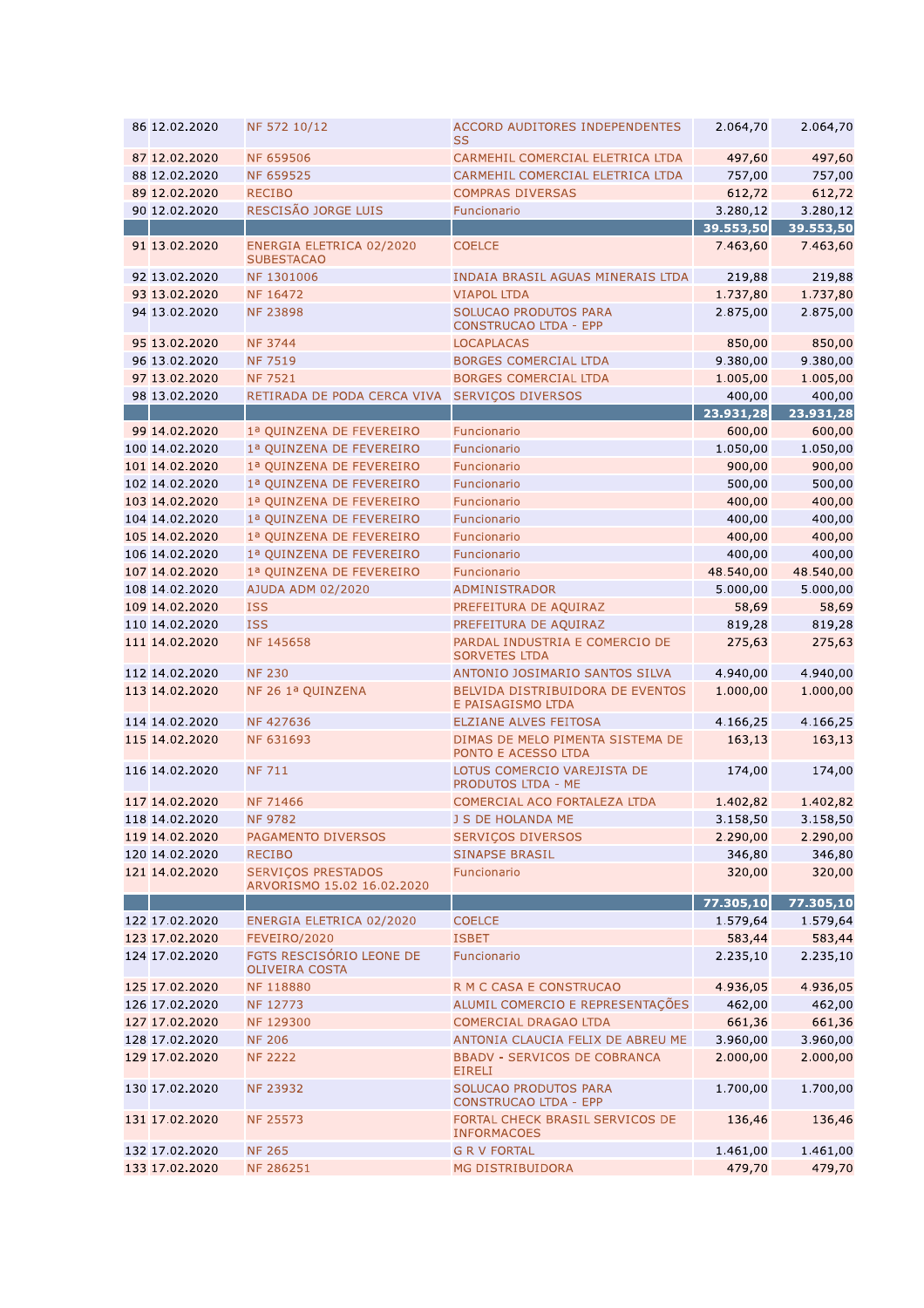| 134 17.02.2020 | <b>NF42916</b>                                     | ORION NORDESTE COM DE ELET E<br><b>ELETRON LT</b>               | 416,50    | 416,50    |
|----------------|----------------------------------------------------|-----------------------------------------------------------------|-----------|-----------|
| 135 17.02.2020 | NF 5435 SAUNA                                      | <b>NACIONAL GAS</b>                                             | 2.232,00  | 2.232,00  |
| 136 17.02.2020 | NF 5436 BLOCOS                                     | <b>NACIONAL GAS</b>                                             | 5.552,10  | 5.552,10  |
| 137 17.02.2020 | <b>RECIBO</b>                                      | TINYS DOCES E SALGADOS                                          | 300,00    | 300,00    |
| 138 17.02.2020 | RESCISÃO LEONE DE OLIVEIRA<br><b>COSTA</b>         | Funcionario                                                     | 1.348,31  | 1.348,31  |
| 139 17.02.2020 | SERVIÇOS PRESTADOS 15.02 A<br>16.02.2020           | Funcionario                                                     | 2.465,00  | 2.465,00  |
|                |                                                    |                                                                 | 32.508,66 | 32.508,66 |
| 140 18.02.2020 | <b>NF 518</b>                                      | <b>TRANS FRET SERVICOS DE</b><br><b>FRETAMENTO LTDA</b>         | 4.260,00  | 4.260,00  |
| 141 18.02.2020 | INSS 2100 01/2020                                  | MINISTERIO DA FAZENDA                                           | 60.282,81 | 60.282,81 |
| 142 18.02.2020 | NF 08 1ª QUINZENA                                  | LUIZ ALBERTO PORTO MONTENEGRO<br>ENG. CIVIL CREA Nº 060711800-8 | 5.000,00  | 5.000,00  |
| 143 18.02.2020 | NF 1303670                                         | INDAIA BRASIL AGUAS MINERAIS LTDA                               | 284,91    | 284,91    |
| 144 18.02.2020 | <b>NF 56766</b>                                    | <b>VIP TINTAS LTDA</b>                                          | 370,15    | 370,15    |
| 145 18.02.2020 | <b>SERVIÇOS PRESTADOS</b>                          | Funcionario                                                     | 480,00    | 480,00    |
|                |                                                    |                                                                 | 70.677,87 | 70.677,87 |
| 146 19.02.2020 | <b>NF 007</b>                                      | PIETRO VALENTE                                                  | 985,00    | 985,00    |
| 147 19.02.2020 | ENERGIA ELETRICA 02/2020                           | <b>COELCE</b>                                                   | 137,83    | 137,83    |
| 148 19.02.2020 | <b>INSTFITNESS 01/2020</b>                         | CARLOS AUGUSTO DE LIMA FERNADES                                 | 640,00    | 640,00    |
| 149 19.02.2020 | <b>NF</b>                                          | ECOPLAST DA AMAZONIA LTDA                                       | 15.891,56 | 15.891,56 |
| 150 19.02.2020 | NF 117405                                          | <b>COFEMIL MATERIAL INDUSTRIAL</b>                              | 590,00    | 590,00    |
| 151 19.02.2020 | <b>NF 159</b>                                      | JOSE ANDRE DA SILVA JUNIOR                                      | 5.000,00  | 5.000,00  |
| 152 19.02.2020 | NF 1833454                                         | TRES CORAÇOES ALIMENTOS                                         | 175,55    | 175,55    |
|                |                                                    |                                                                 |           |           |
| 153 19.02.2020 | NF 2023228                                         | <b>RB COM IND LTDA</b>                                          | 2.375,69  | 2.375,69  |
| 154 19.02.2020 | NF 219967                                          | SV COMERCIO MATERIAL ELETRICO<br><b>LTDA</b>                    | 660,00    | 660,00    |
| 155 19.02.2020 | <b>NF 3170</b>                                     | FERTIL VIDA PRODUTOS AGRICOLAS<br><b>LTDA</b>                   | 3.180,00  | 3.180,00  |
| 156 19.02.2020 | <b>NF 56817</b>                                    | <b>VIP TINTAS LTDA</b>                                          | 200,00    | 200,00    |
| 157 19.02.2020 | <b>NF 5718</b>                                     | M C VASCONCELOS E CIA LTDA                                      | 274,00    | 274,00    |
| 158 19.02.2020 | NF 61347 01/02                                     | PRINTSETPULSEIRAS E INGRESSOS<br><b>EIRELI</b>                  | 1.295,00  | 1.295,00  |
| 159 19.02.2020 | <b>NF 661220</b>                                   | CARMEHIL COMERCIAL ELETRICA LTDA                                | 318,00    | 318,00    |
| 160 19.02.2020 | RECIBO 02/2020 ASOS                                | DR RENAN G. RIBEIRO MEDICO DO<br>TRAB. CREMEC: 2288             | 893,00    | 893,00    |
| 161 19.02.2020 | RECIBO/2020 01                                     | LUCIVAN ARRUDA DE FIGUEIREDO                                    | 400,00    | 400,00    |
| 162 19.02.2020 | <b>TRANSPORTE DE PALHAS</b>                        | <b>SERVIÇOS DIVERSOS</b>                                        | 200,00    | 200,00    |
|                |                                                    |                                                                 | 33.215,63 | 33.215,63 |
| 163 20.02.2020 | <b>IRRF-CSRF NF 572 ACCORD</b><br><b>AUDITORES</b> | MINISTERIO DA FAZENDA                                           | 135,30    | 135,30    |
| 164 20.02.2020 | IRRF FOLHA 0561 01/2020                            | MINISTERIO DA FAZENDA                                           | 572,87    | 572,87    |
| 165 20.02.2020 | NF 1647584                                         | DISTRIBUIDORA IRMAOS BARREIRO                                   | 233,74    | 233,74    |
| 166 20.02.2020 | <b>NF 24003</b>                                    | SOLUCAO PRODUTOS PARA<br><b>CONSTRUCAO LTDA - EPP</b>           | 1.450,00  | 1.450,00  |
| 167 20.02.2020 | NF 287131                                          | MG DISTRIBUIDORA                                                | 486,33    | 486,33    |
| 168 20.02.2020 | NF 424109                                          | <b>NILO MAIA</b>                                                | 1.429,08  | 1.429,08  |
| 169 20.02.2020 | NF 424110                                          | <b>NILO MAIA</b>                                                | 1.388,58  | 1.388,58  |
| 170 20.02.2020 | NF 656235 02/02                                    | CARMEHIL COMERCIAL ELETRICA LTDA                                | 674,56    | 674,56    |
| 171 20.02.2020 | NF 656290 02/02                                    | CARMEHIL COMERCIAL ELETRICA LTDA                                | 548,63    | 548,63    |
| 172 20.02.2020 | NF 71674                                           | COMERCIAL ACO FORTALEZA LTDA                                    | 1.621,10  | 1.621,10  |
| 173 20.02.2020 | RECIBO ATA AGO TAYRINE                             | <b>SERVICOS DIVERSOS</b>                                        | 150,00    | 150,00    |
|                |                                                    |                                                                 | 8.690,19  | 8.690,19  |
| 174 21.02.2020 | NF 36194                                           | VETCOM DIST. DE RACOES EIRELI ME                                | 1.002,50  | 1.002,50  |
| 175 21.02.2020 | NF 425282                                          | J E COM DE EMBALAGENS LTDA                                      | 1.280,00  | 1.280,00  |
| 176 21.02.2020 | NF 425283                                          | J E COM DE EMBALAGENS LTDA                                      | 193,50    | 193,50    |
| 177 21.02.2020 | ALUGUEL DE BRINQUEDOS<br><b>INFLAVEIS</b>          | <b>SERVIÇOS DIVERSOS</b>                                        | 495,00    | 495,00    |
| 178 21.02.2020 | <b>BONECO DE OLINDA</b>                            | SERVIÇOS DIVERSOS                                               | 800,00    | 800,00    |
| 179 21.02.2020 | DANÇA NA PISCINA                                   | <b>SERVIÇOS DIVERSOS</b>                                        | 600,00    | 600,00    |
| 180 21.02.2020 | DJ CARNAVAL                                        | <b>SERVIÇOS DIVERSOS</b>                                        | 200,00    | 200,00    |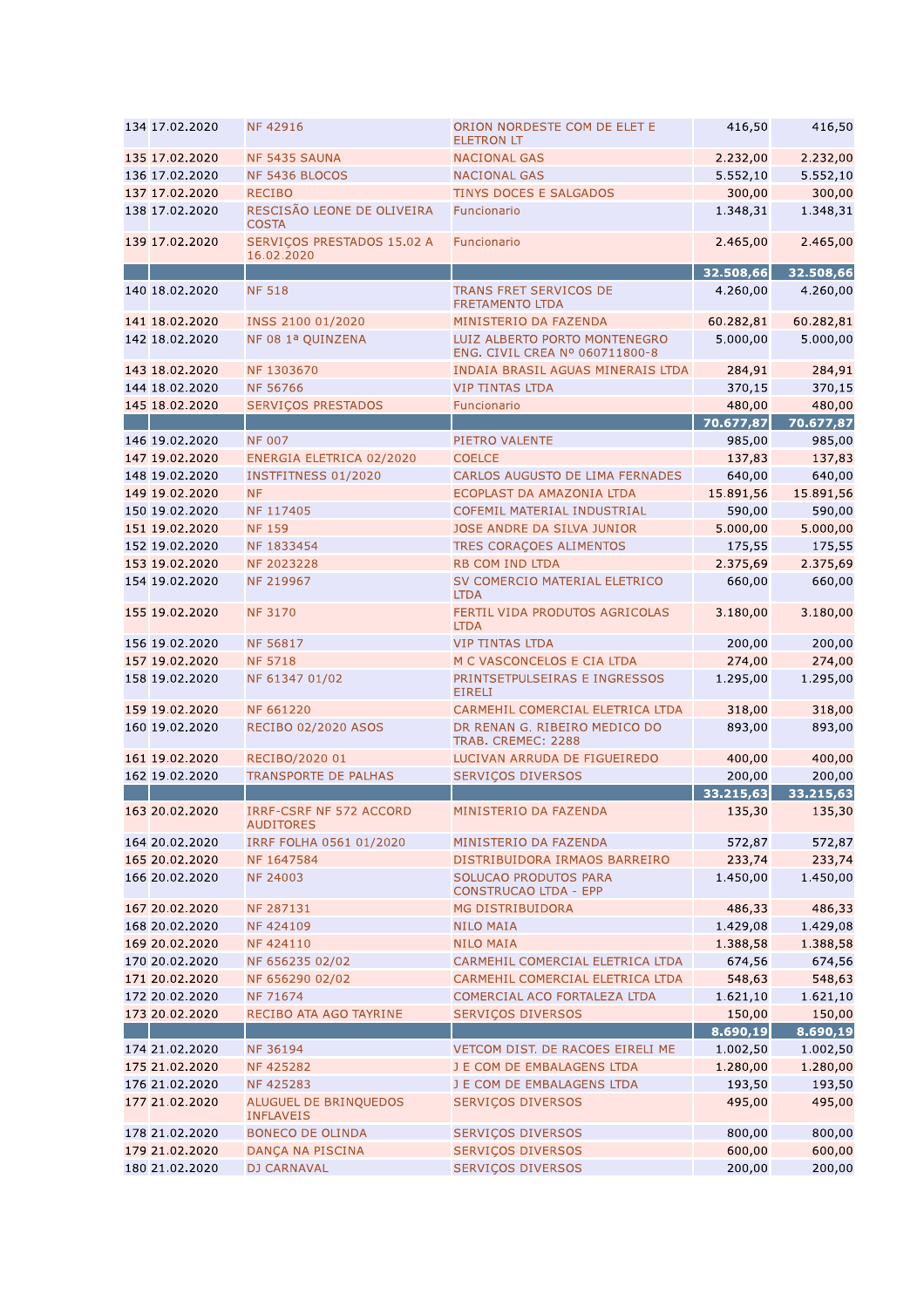| 181 21.02.2020                   | NF 16447                                                  | <b>MYRTON CABRAL NETO - EPP</b>                                                                  | 280,00             | 280,00             |
|----------------------------------|-----------------------------------------------------------|--------------------------------------------------------------------------------------------------|--------------------|--------------------|
| 182 21.02.2020                   | <b>NF 20285</b>                                           | ELETRO TECNICA ARAUJO LTDA                                                                       | 358,00             | 358,00             |
| 183 21.02.2020                   | <b>NF 26</b>                                              | <b>VICENTE RIBEIRO LIMA</b>                                                                      | 2.776,00           | 2.776,00           |
| 184 21.02.2020                   | <b>NF 776</b>                                             | <b>TAVARES &amp; NOBRE SUPERMERCADOS</b><br><b>LTDA</b>                                          | 980,00             | 980,00             |
| 185 21.02.2020                   | PIS 8301 01/2020                                          | MINISTERIO DA FAZENDA                                                                            | 1.779,18           | 1.779,18           |
| 186 21.02.2020                   | <b>RECIBO</b>                                             | <b>COMPRAS DIVERSAS</b>                                                                          | 480,00             | 480,00             |
| 187 21.02.2020                   | RECIBO MESAS E CADEIRAS                                   | FRANCISCA AURELIA DE SOUZA<br>JARDIM - ME                                                        | 770,00             | 770,00             |
| 188 21.02.2020                   | SERVIÇOS PRESTADOS                                        | Funcionario                                                                                      | 380,00             | 380,00             |
| 189 21.02.2020                   | <b>SERVICOS PRESTADOS</b><br>ARVORISMO 22.02 A 25.02.2020 | Funcionario                                                                                      | 1.200,00           | 1.200,00           |
| 190 21.02.2020                   | <b>SERVICOS PRESTADOS</b><br>CARNAVAL DOMINGO DIA/NOITE   | Funcionario                                                                                      | 1.930,00           | 1.930,00           |
| 191 21.02.2020                   | <b>SERVIÇOS PRESTADOS</b><br>CARNAVAL SABADO DIA/NOITE    | Funcionario                                                                                      | 1.740,00           | 1.740,00           |
| 192 21.02.2020                   | <b>SERVICOS PRESTADOS</b><br>CARNAVAL SEGUNDA DIA/NOITE   | Funcionario                                                                                      | 1.790,00           | 1.790,00           |
| 193 21.02.2020                   | <b>SERVIÇOS PRESTADOS</b><br>CARNAVAL SEXTA NOITE         | Funcionario                                                                                      | 160,00             | 160,00             |
| 194 21.02.2020                   | <b>SERVIÇOS PRESTADOS</b><br>CARNAVAL TERÇA DIA/NOITE     | Funcionario                                                                                      | 1.860,00           | 1.860,00           |
|                                  |                                                           |                                                                                                  | 21.054,18          | 21.054,18          |
| 195 26.02.2020                   | BLOQUINHO KIDS CARNAVAL<br>02/02                          | <b>SERVIÇOS DIVERSOS</b>                                                                         | 2.000,00           | 2.000,00           |
| 196 26.02.2020                   | CONTRATO JESSIK 02/02<br><b>CARNAVAL</b>                  | EDILBERTO ALVES DE OLIVEIRA                                                                      | 5.000,00           | 5.000,00           |
| 197 26.02.2020                   | NF 104034                                                 | STOCK COM DE EQUIP IND DE SEGURA                                                                 | 855,64             | 855,64             |
| 198 26.02.2020                   | NF 11272                                                  | FRONERI BRASIL DISTRIDUIDORA DE<br>SORVETES E CONG. LTDA                                         | 370,53             | 370,53             |
| 199 26.02.2020                   | NF 128994 02/02                                           | <b>COMERCIAL DRAGAO LTDA</b>                                                                     | 791,96             | 791,96             |
| 200 26.02.2020                   | NF 129633                                                 | <b>COMERCIAL DRAGAO LTDA</b>                                                                     | 517,35             | 517,35             |
| 201 26.02.2020                   | NF 1309226                                                | INDAIA BRASIL AGUAS MINERAIS LTDA                                                                | 264,28             | 264,28             |
| 202 26.02.2020                   | NF 13715                                                  | URSULA ANDREA ALMEIDA BARROS<br>PONTE-ME                                                         | 1.270,00           | 1.270,00           |
| 203 26.02.2020<br>204 26.02.2020 | NF 141711<br>NF 145899                                    | <b>ACAL</b><br><b>BRASIL TINTAS</b>                                                              | 295,80<br>1.804,00 | 295,80<br>1.804,00 |
| 205 26.02.2020                   | <b>NF 1509</b>                                            | TecTreina Com e Serv Ltda                                                                        | 998,00             |                    |
| 206 26.02.2020                   | <b>NF 1514</b>                                            | TecTreina Com e Serv Ltda                                                                        | 399,20             | 998,00             |
| 207 26.02.2020                   | NF 15237                                                  |                                                                                                  | 598,69             | 399,20<br>598,69   |
| 208 26.02.2020                   | NF 1651690                                                | DNS IRRIGACAO COM. DE MAQUINAS E<br><b>IMPLEMENTOS AGRICOLA</b><br>DISTRIBUIDORA IRMAOS BARREIRO |                    | 556,47             |
|                                  |                                                           | SOUSA PETROLEO E SERVIÇOS LTDA                                                                   | 556,47             |                    |
| 209 26.02.2020                   | <b>NF4383</b>                                             |                                                                                                  | 697,57             | 697,57             |
| 210 26.02.2020<br>211 26.02.2020 | <b>NF4548</b><br>NF 657060 02/02                          | <b>MYRTON CABRAL NETO - EPP</b><br>CARMEHIL COMERCIAL ELETRICA LTDA                              | 1.030,36<br>900,00 | 1.030,36<br>900,00 |
| 212 26.02.2020                   | <b>NF 662205</b>                                          | CARMEHIL COMERCIAL ELETRICA LTDA                                                                 | 221,90             | 221,90             |
| 213 26.02.2020                   | <b>NF 7597</b>                                            | <b>GESDRYW COMERCIO DE MATERIAL DE</b><br><b>CONSTRUCAO MC</b>                                   | 449,26             | 449,26             |
| 214 26.02.2020                   | <b>NF 8229</b>                                            | SHERWIN-WILLIAMS DO BRASIL<br>INDUSTRIA E COMERCIO LTDA                                          | 1.799,40           | 1.799,40           |
| 215 26.02.2020                   | <b>NF 9867</b>                                            | J S DE HOLANDA ME                                                                                | 1.223,50           | 1.223,50           |
| 216 26.02.2020                   | SERVIÇOS PRESTADOS 22.02 A<br>26.02.2020                  | Funcionario                                                                                      | 2.564,00           | 2.564,00           |
|                                  |                                                           |                                                                                                  | 24.607,91          | 24.607,91          |
| 217 27.02.2020                   | <b>CORDAS PARA PONTES</b>                                 | SERVIÇOS DIVERSOS                                                                                | 228,00             | 228,00             |
| 218 27.02.2020                   | <b>FATURA FEVEREIRO</b>                                   | <b>CLARO</b>                                                                                     | 779,14             | 779,14             |
| 219 27.02.2020                   | MARÇO - 2020 METROPOLITANO                                | <b>SINDIONIBUS</b>                                                                               | 2.031,80           | 2.031,80           |
| 220 27.02.2020                   | MARÇO - 2020 URBANO                                       | <b>SINDIONIBUS</b>                                                                               | 3.686,40           | 3.686,40           |
| 221 27.02.2020                   | <b>NF 28181</b>                                           | LAFAIETE TINTAS                                                                                  | 506,42             | 506,42             |
| 222 27.02.2020                   | <b>NF 519</b>                                             | R.L. DA SILVA COMERCIO                                                                           | 1.146,46           | 1.146,46           |
| 223 27.02.2020                   | NF 663300                                                 | CARMEHIL COMERCIAL ELETRICA LTDA                                                                 | 760,00             | 760,00             |
| 224 27.02.2020                   | NF 84750                                                  | REJUNTAMIX IND E COM                                                                             | 285,00             | 285,00             |
| 225 27.02.2020                   | <b>RECIBO</b>                                             | TINYS DOCES E SALGADOS                                                                           | 605,00             | 605,00             |
| 226 27.02.2020                   | RECUPERAÇÃO DE PONTEIROS                                  | SERVIÇOS DIVERSOS                                                                                | 340,00             | 340,00             |